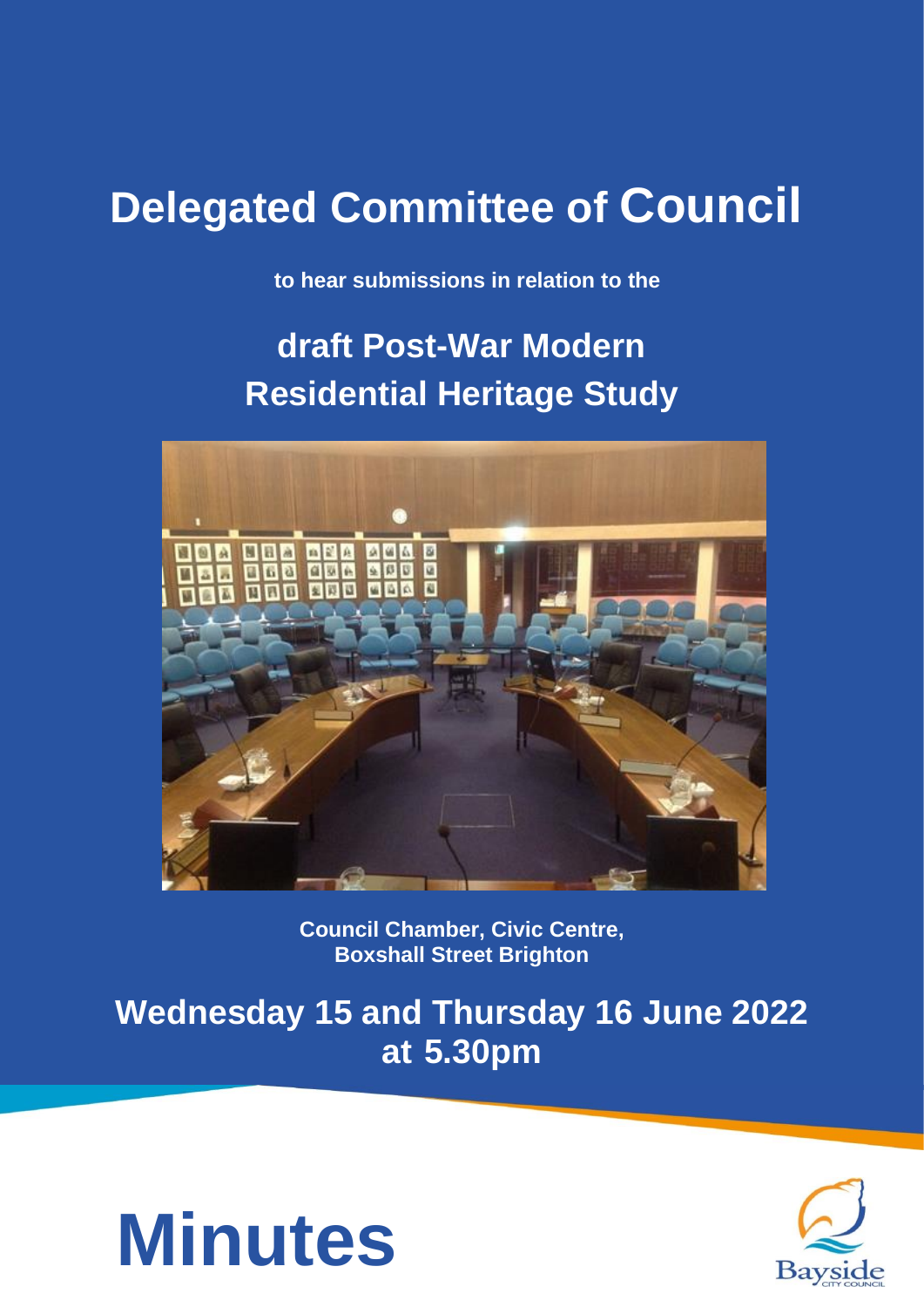# **PRESENT:**

# **(15 June 2022)**

| <b>Chairperson:</b> | Cr Alex del Porto (Mayor)                                                                                                                                     |                                                                                                                                                                                             |
|---------------------|---------------------------------------------------------------------------------------------------------------------------------------------------------------|---------------------------------------------------------------------------------------------------------------------------------------------------------------------------------------------|
| <b>Councillors:</b> | Cr Sonia Castelli<br>Cr Hanna El Mouallem (Deputy Mayor)<br>Cr Laurence Evans OAM<br><b>Cr Clarke Martin</b><br>Cr Jo Samuel-King<br><b>Cr Fiona Stitfold</b> |                                                                                                                                                                                             |
| <b>Officers:</b>    | <b>Mick Cummins</b><br><b>Matthew Cripps</b><br>Tom Vercoe<br><b>Terry Callant</b><br>Rachael Hudson<br><b>Robert Lamb</b>                                    | <b>Chief Executive Officer</b><br>Director City Planning and Amenity<br><b>Acting Manager Urban Strategy</b><br><b>Manager Governance</b><br>Senior Strategic Planner<br>Governance Officer |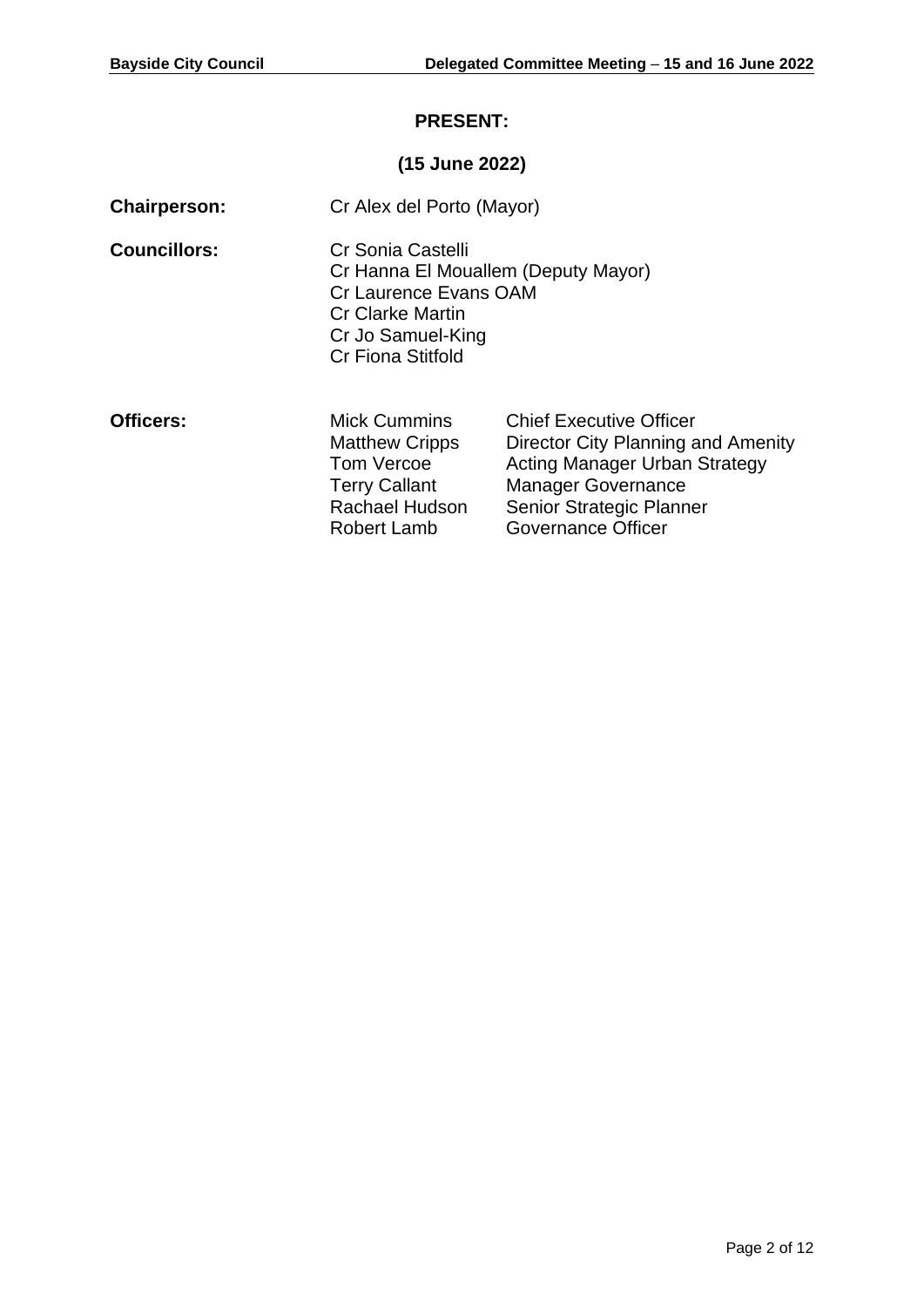# **Table of Contents**

Prayer

Acknowledgement of Country

- 1. Apologies
- 2. Disclosure of any Conflict of Interest
- 3. Reports by the Organisation
	- 3.1 Hearing of submissions in relation to the draft Post-War Modern Residential Heritage Study..................................................................[.9](#page-8-0)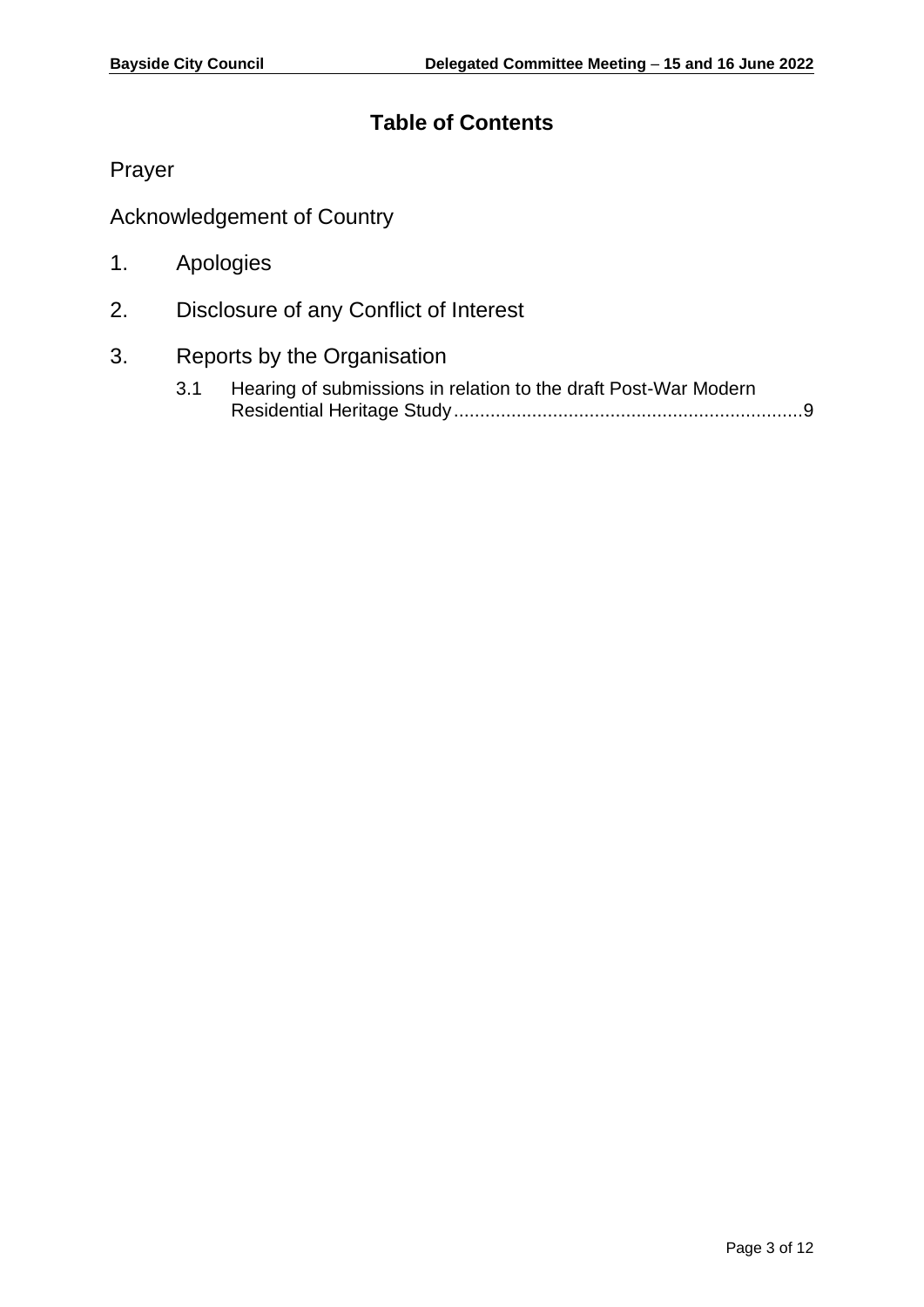The meeting commenced at 5:30pm and the Mayor welcomed Councillors, Council officers and members of the public to the Delegated Committee of Council Meeting established to hear submissions in relation to the draft Post-War Modern Residential Heritage Study.

The Mayor invited Cr Samuel-King to read the Prayer

# **Prayer**

O God Bless this City, Bayside, Give us courage, strength and wisdom,

So that our deliberations,

May be for the good of all,

Amen

# **Acknowlegement of Country**

Cr El Mouallem read the acknowledgement of the original inhabitants of this land.

- Bayside City Council proudly acknowledges the Bunurong People of the Kulin Nation as the Traditional Owners and Custodians of this land, and we pay our respects to their Elders, past, present and emerging as well as any Aboriginal or Torres Strait Islander community members with us today.
- Council acknowledges the Bunurong's continuing relationship to the land and waterways and respects that their connection and spiritual identity is maintained through ancient ceremonies, songlines, dance, art and living culture.
- Council pays tribute to the invaluable contributions of the Bunurong and other Aboriginal and Torres Strait Island Elders who have guided and continue to guide the work we do.

# **1. Apologies**

There were no apologies submitted to the meeting.

# **2. Disclosure of Conflict of Interest of any Councillor**

There were no conflicts of interest submitted to the meeting.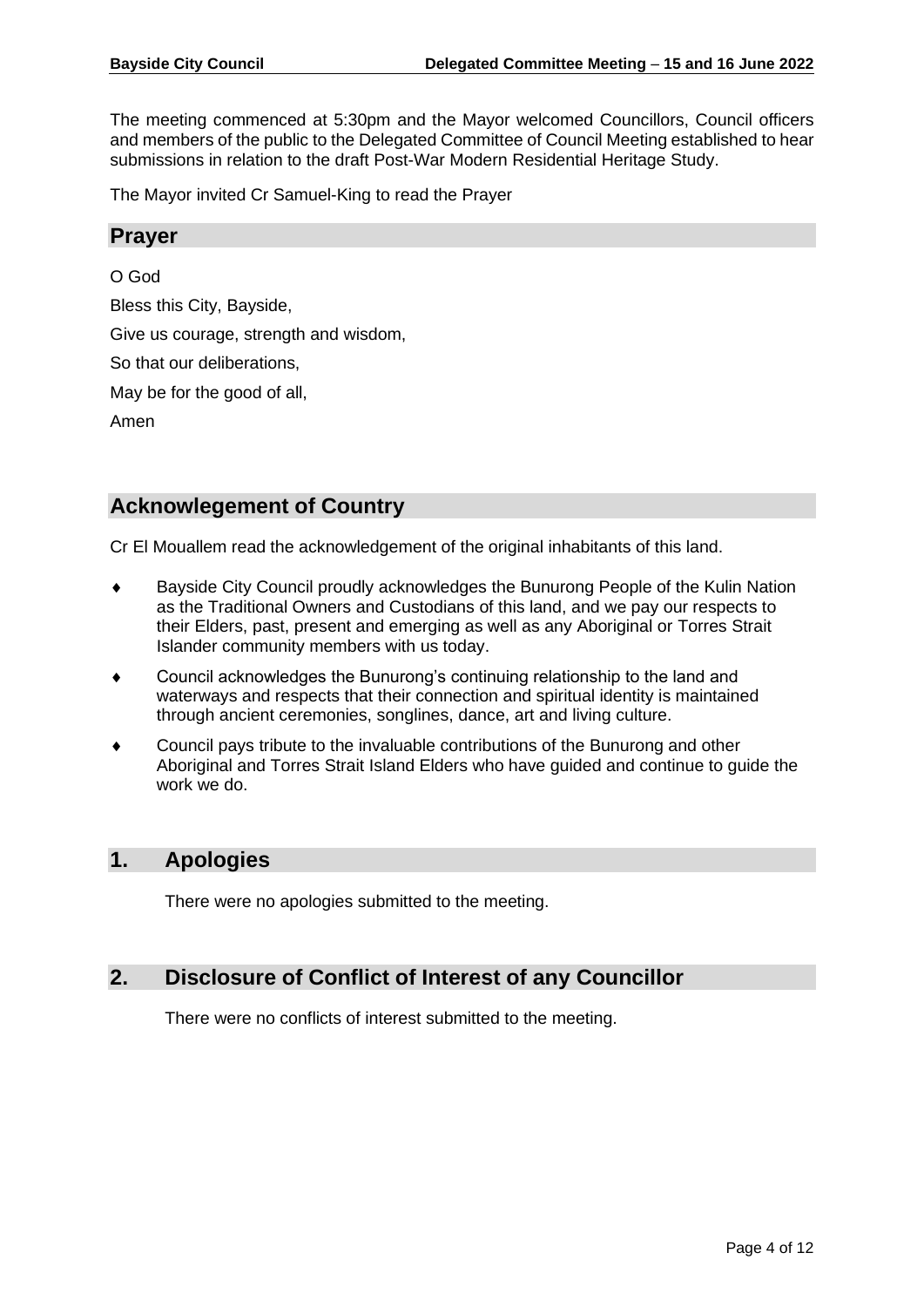# **3. Reports by the Organisation**

#### **REQUESTS TO BE HEARD:**

The following individuals requested to be heard:

#### **Item 3.1**

### **Hearing of submissions in relation to the draft Post-War Modern Residential Heritage Study**

#### **15 June 2022**

#### **Property owners affected by the Heritage Study**

#### **Written Statements**

- 1. Ms Elizabeth McConnell
- 2. Ms Virginia Cox
- 3. Ms Brenda Speedie
- 4. Ms Joan Hammonds
- 5. Mr Dennis Goldner
- 6. Mr Graeme and Mrs Marylyn Taylor
- 7. Mr Peter Novotny
- 8. Mr Sokratis Kromidellis
- 9. Mr Robert and Mrs Linda Williams
- 10. Ms Georgina Overend and Mr Edmund Wittich
- 11. Mr Laurence Foster
- 12. Mr Peter Hyatt
- 13. Mr Tony and Mrs Effie Pantelidis
- 14. Dr Alice Lam
- 15. Mrs Denise Rook
- 16. Ms Eve Steel
- 17. Mrs Anne Davies
- 18. Mrs Tess Amoore
- 19. Mr Steven Hales (on behalf of Jillian Haertel)
- 20. Mr Andrew B. (surname not supplied)
- 21. Mrs Giustina Salvatore
- 22. Mr Andrew Caris
- 23. Mr Robert Alteri
- 24. Mr Justin Wilson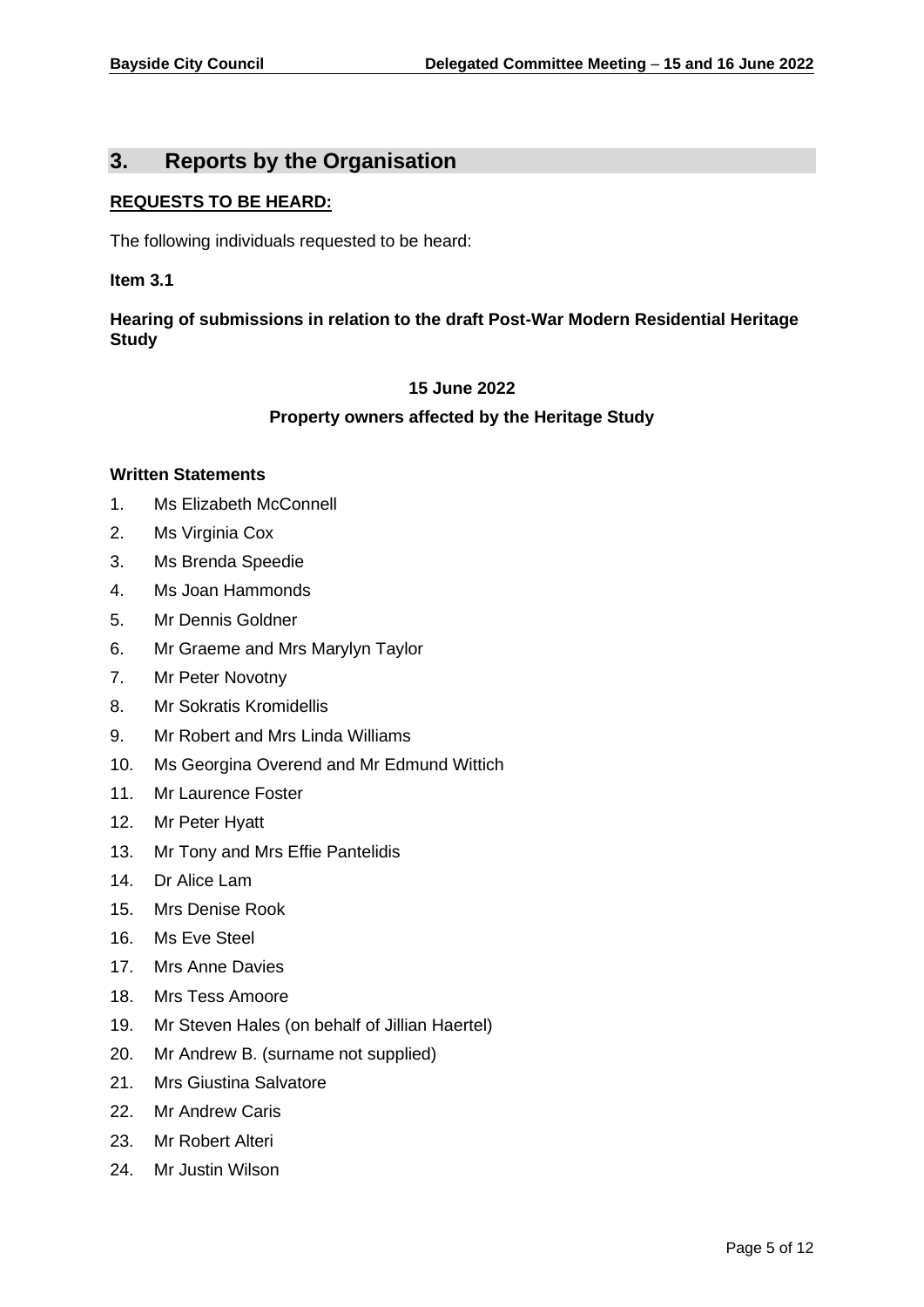#### **Requests to Speak**

- 1. Ms Ilona Kiss
- 2. Mr Ian Wong
- 3. Mr Russell Cormack
- 4. Mr Peter Maddison
- 5. Mrs Mary Larsen
- 6. Ms Sandra Collins
- 7. Mr Ian Larsen
- 8. Dr Zena Burgess
- 9. Mr Neill Wiffin
- 10. Ms Di Buchan
- 11. Mr Neville Fuller
- 12. Mrs Fiona Marshall
- 13. Mr Matthew Marshall
- 14. Ms Brenda Speedie (via proxy Mr James Campbell)
- 15. Mr Mark Pace
- 16. Mr Rick Amoore
- 17. Ms Leanne Jaensch
- 18. Mr James Goodwin
- 19. Mr John Goodwin
- 20. Ms Grace Goodwin
- 21. Mr Owen Goodwin
- 22. Mrs Jeanette Abrahams
- 23. Dr Shirley Prager
- 24. Mr Dennis Goldner
- 25. Mrs Susan Knopfelmacher
- 26. Dr Peter Prager
- 27. Mr Daryl Shields
- 28. Mr Mark Bartley
- 29. Mr Richard Mereine
- 30. Mr Sokratis Kromidellis
- 31. Mrs Roberta Lederer
- 32. Mr David Lederer
- 33. Ms Connie Lansberg
- 34. Mr David Conomy
- 35. Mr Andrew Caris
- 36. Mr Senko Rastocic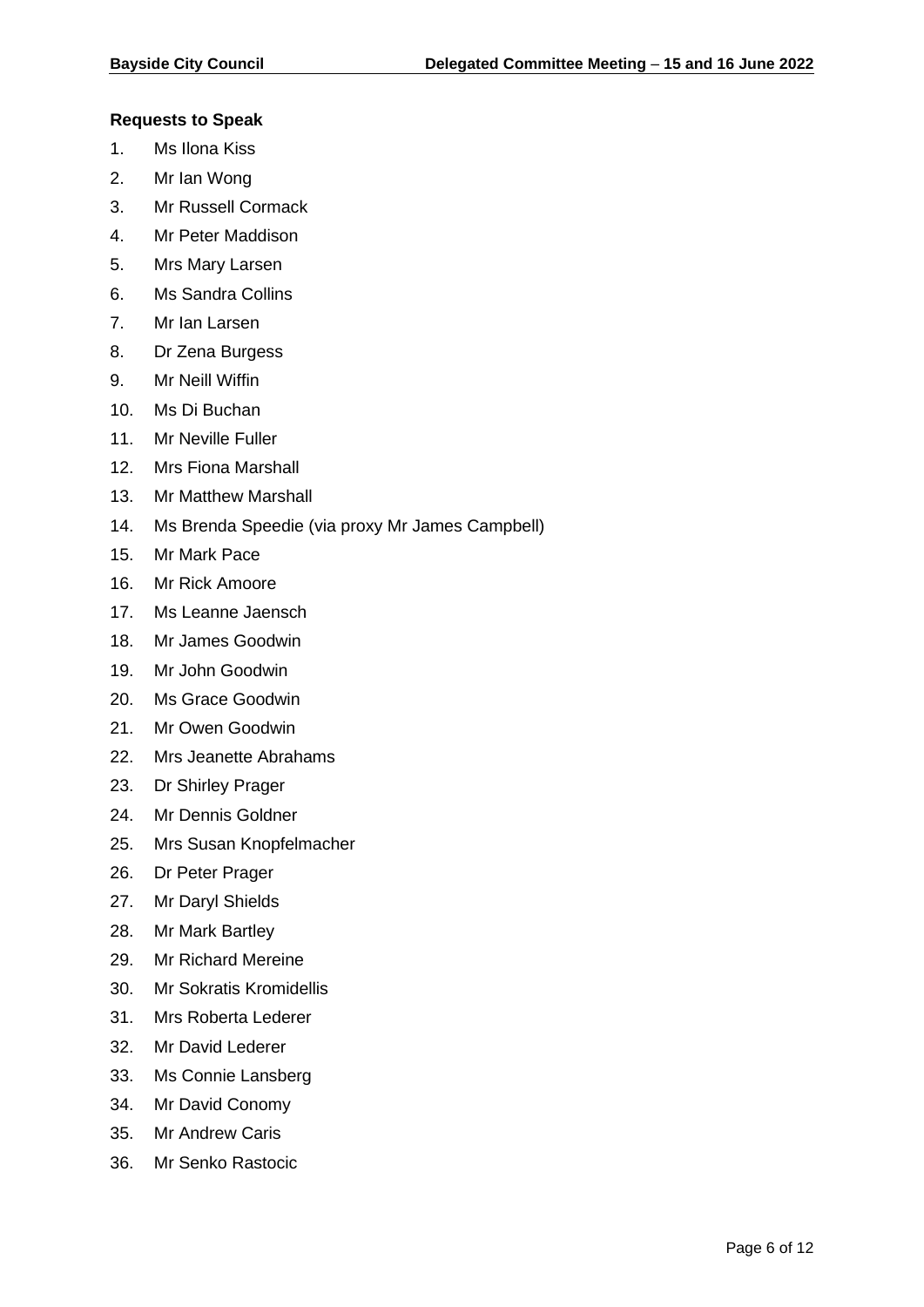- 37. Mr Leon Webber (via proxy Mr Adam Harrison)
- 38. Mr Andrew B. (surname not supplied)
- 39. Mr Justin Wilson
- 40 Mr Roger Boyd

#### **16 June 2022**

### **Other individuals or groups/organisations speaking in more general terms to heritage**

#### **Written Statements**

- 1. Ms Vicki McLean (on behalf of Australian Institute of Architects (Vic Chapter) Heritage Committee)
- 2. Mr George Smart
- 3. Ms Felicity Watson (on behalf of National Trust of Australia (Victoria)
- 4. Mr Steven Coverdale (on behalf of Mid Century Domestic Architecture)
- 5. Ms Vibeke Stisen
- 6. Miss Dorothy Paterson
- 7. Mr James Campbell
- 8. Ms Sally O'Gorman
- 9. Mr Warren and Mrs Katharine Overton
- 10. Mr Kris Larsen
- 11. Ms Caroline Lawton (on behalf of Beaumaris Conservation Society)
- 12. Mr Peter Carmichael
- 13. Mrs Joan Downie
- 14. Mrs Janelle Seabrook
- 15. Mr Paul Larsen
- 16. Mr Gordon Caris
- 17. Mr Kirk Soros
- 18. Ms Irene Strogylakis

#### **Requests to Speak**

- 1. Mrs Fiona Austin (on behalf of Beaumaris Modern)
- 2. Dr Craig Austin
- 3. Mr Jamie Paterson
- 4. Mr Chris Sutton
- 5. Ms Annie Price
- 6. Mr Wilko Doehring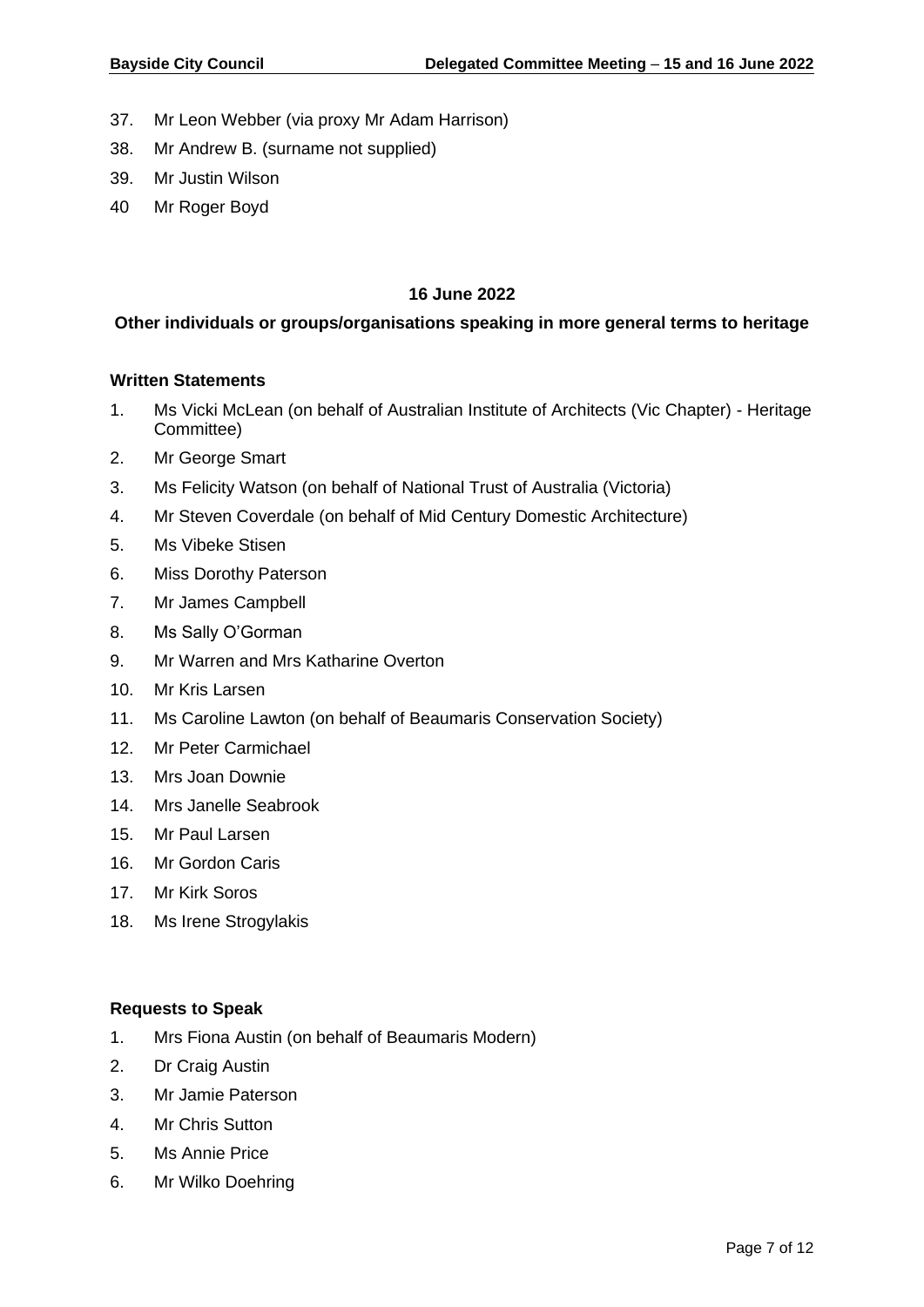- 7. Ms Jo Pritchard
- 8. Mr James Stephenson
- 9. Ms Vicki McLean (on behalf of Australian Institute of Architects (Vic Chapter) Heritage Committee)
- 10. Ms Caroline Lawton (on behalf of Beaumaris Conservation Society) (via proxy Mr Jamie Paterson)
- 11. Mr Michael Ostapchuk
- 12. Mr Wilf Johnston
- 13. Mr Chris Dimos (via proxy Ms Cara Bradley)
- 14 Ms Felicity Watson (on behalf of National Trust of Australia (Victoria) (via proxy Ms Kristin Stegley)
- 15. Mr Tony Isaacson (on behalf of Robin Boyd Foundation)
- 16. Mr Peter Corfield
- 17. Mr Glenn Taylor
- 18. Ms Laura Beilby
- 19. Mr James Campbell
- 20. Mr Gordon Caris
- 21. Dr Sasha Zaman
- 22. Mr Harrison Wiffin (via proxy Mr James Campbell)
- 23. Ms Charlotte Wiffin (via proxy Dr Sasha Zaman)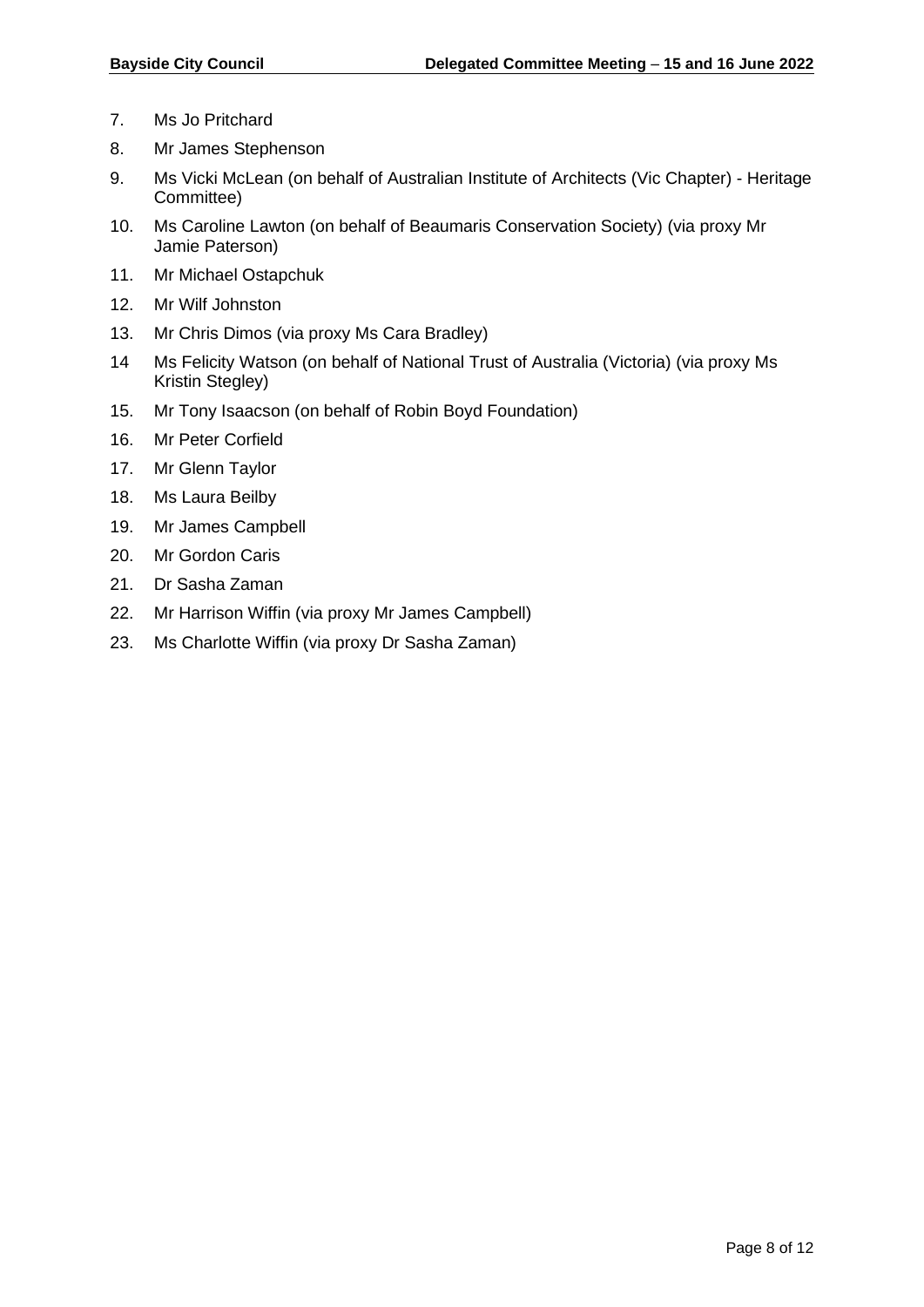# <span id="page-8-0"></span>**3.1 HEARING OF SUBMISSIONS IN RELATION TO THE DRAFT POST-WAR MODERN RESIDENTIAL HERITAGE STUDY**

City Planning and Amenity - Urban Strategy File No: PSF/22/35 – Doc No: DOC/22/163238

*It is recorded that written statements were received from the following individuals in relation to this item: Ms Elizabeth McConnell, Ms Virginia Cox, Ms Brenda Speedie, Ms Joan Hammonds, Mr Dennis Goldner, Mr Graeme and Mrs Marylyn Taylor, Mr Peter Novotny, Mr Sokratis Kromidellis, Mr Robert and Mrs Linda Williams, Ms Georgina Overend and Mr Edmund Wittich, Mr Laurence Foster, Mr Peter Hyatt, Mr Tony and Mrs Effie Pantelidis, Dr Alice Lam, Mrs Denise Rook, Ms Eve Steel, Mrs Anne Davies, Mrs Tess Amoore, Mr Steven Hales (on behalf of Jillian Haertel), Mr Andrew B. (surname not supplied), Mrs Giustina Salvatore, Mr Andrew Caris, Mr Robert Alteri, and Mr Justin Wilson.*

*It is further recorded that the following individuals each spoke for three minutes in relation to this item: Ms Ilona Kiss, Mr Ian Wong, Mr Russell Cormack, Mr Peter Maddison, Mrs Mary Larsen, Ms Sandra Collins, Dr Zena Burgess, Mr Neill Wiffin, Ms Di Buchan, Mr Neville Fuller, Mrs Fiona Marshall, Mr Matthew Marshall, Ms Brenda Speedie (via proxy Mr James Campbell), Mr Mark Pace, Mr Rick Amoore, Ms Leanne Jaensch, Mr James Goodwin, Mr John Goodwin, Ms Grace Goodwin, Mr Owen Goodwin, Mrs Jeanette Abrahams, Dr Shirley Prager, Mr Dennis Goldner, Mrs Susan Knopfelmacher, Dr Peter Prager, Mr Daryl Shields, Mr Mark Bartley, Mr Richard Mereine, Mr Sokratis Kromidellis, Mrs Roberta Lederer, Mr David Lederer, Mr David Conomy, Mr Andrew Caris, Mr Senko Rastocic, Mr Leon Webber (via proxy Mr Adam Harrison), Mr Andrew B. (surname not supplied), and Mr Roger Boyd.*

#### **PROCEDURAL MOTION**

#### **Moved: Cr Evans Seconded: Cr El Mouallem**

That the meeting be adjourned at 6.39pm and reconvened at 7.15pm.

**CARRIED**

*The meeting was adjourned at 6.39pm.*

# **PROCEDURAL MOTION**

#### **Moved: Cr Martin Seconded: Cr Samuel-King**

That the meeting be resumed.

**CARRIED**

*The meeting was resumed at 7.15pm.*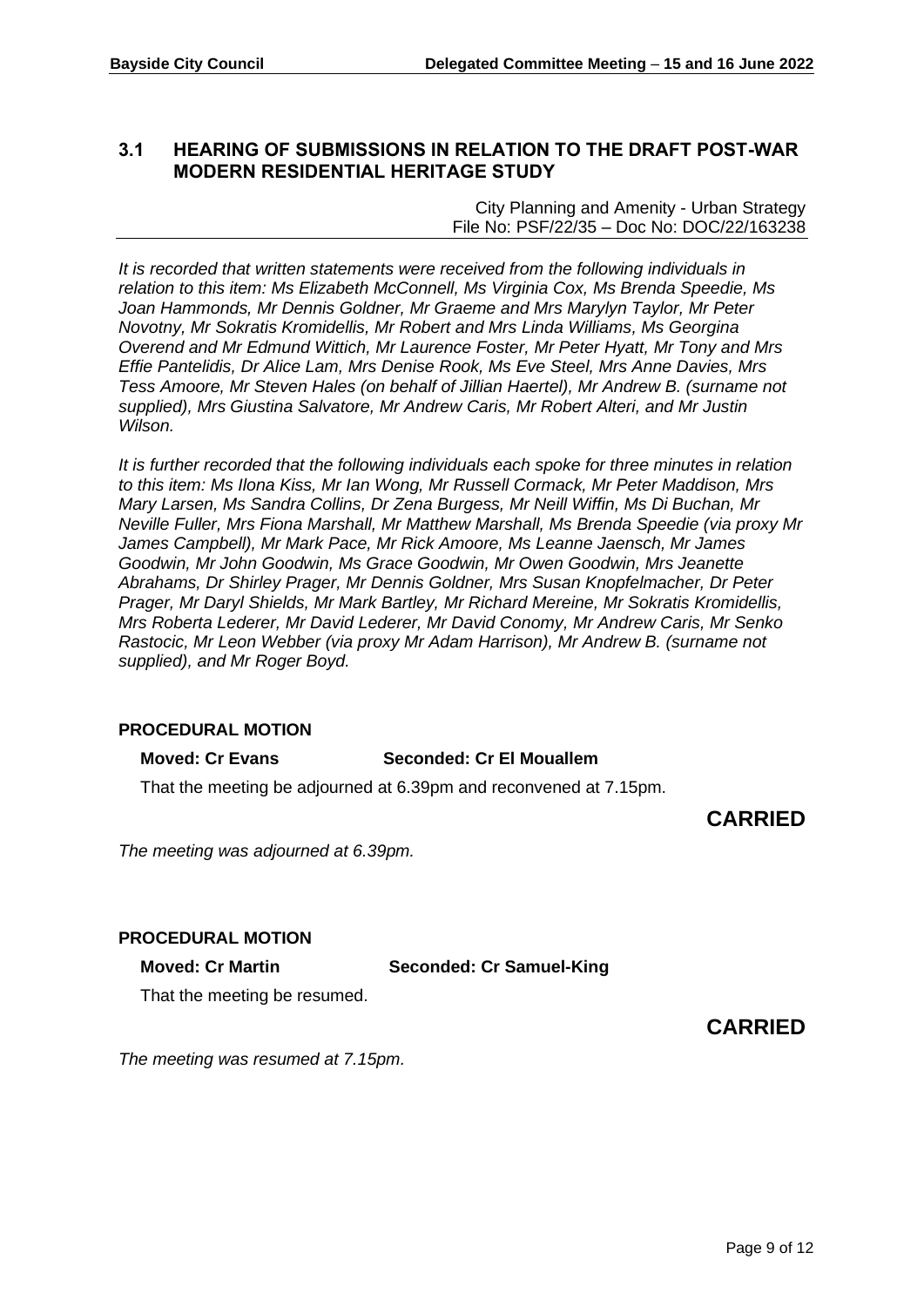#### **Moved: Cr Martin Seconded: Cr Castelli**

That the meeting be adjourned at 8.06pm and reconvened at 5.30pm on 16 June 2022; and that the submissions heard on 15 June 2022 in relation to the draft Post-War Modern Residential Heritage Study be received, noted and considered as part of Council's deliberations on this matter at the 19 July 2022 Council Meeting.

*It is recorded that the meeting was adjourned at 8.06pm on 15 June 2022.*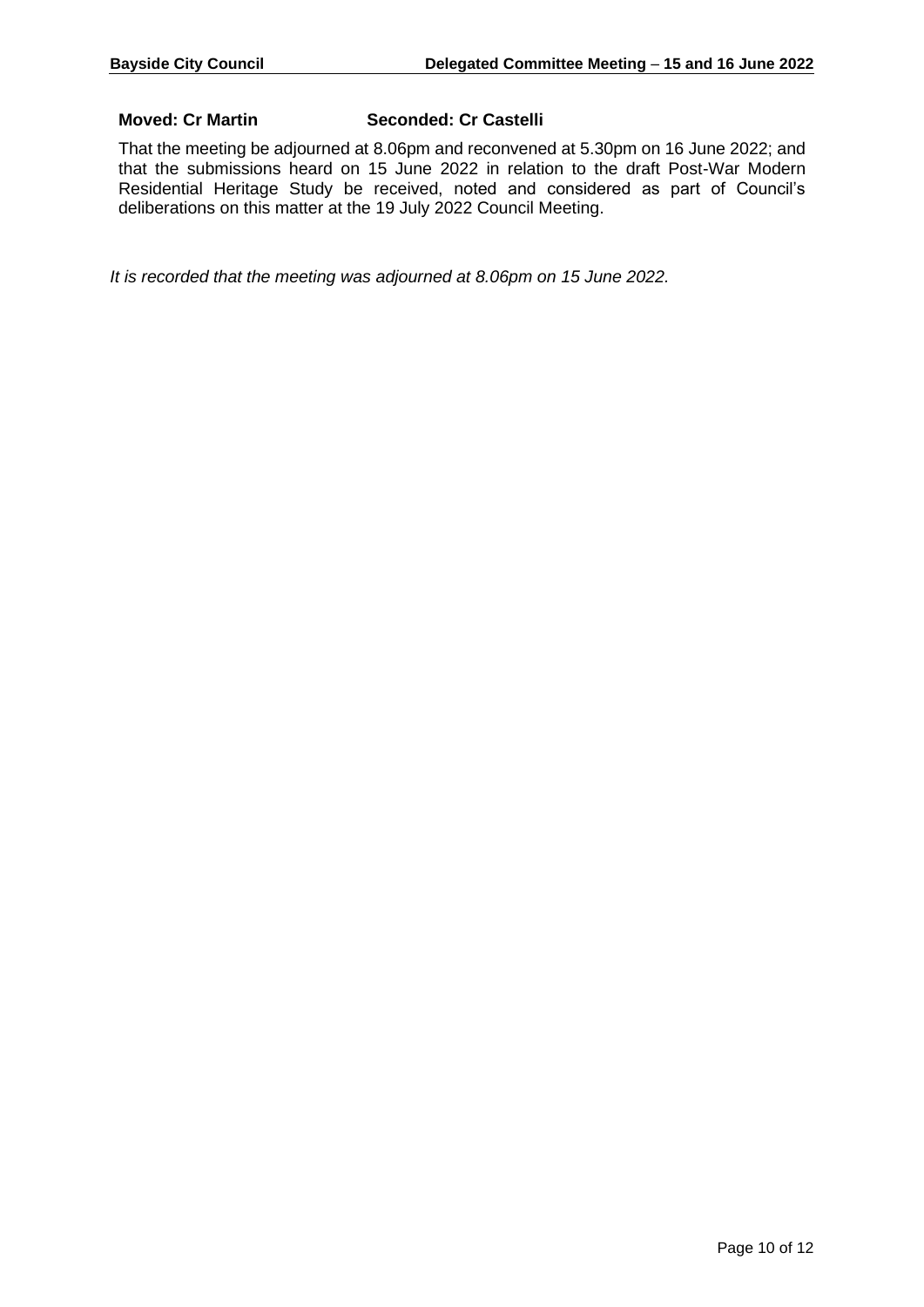# **Minutes of the re-convened Delegated Committee of Council meeting to hear submissions in relation to the draft Post-War Modern Residential Heritage Study**

# **PRESENT:**

# **(16 June 2022)**

| <b>Chairperson:</b> | Cr Alex del Porto (Mayor)                                                                                                                                     |                                                                                                                                                                                                    |
|---------------------|---------------------------------------------------------------------------------------------------------------------------------------------------------------|----------------------------------------------------------------------------------------------------------------------------------------------------------------------------------------------------|
| <b>Councillors:</b> | Cr Sonia Castelli<br>Cr Hanna El Mouallem (Deputy Mayor)<br>Cr Laurence Evans OAM<br><b>Cr Clarke Martin</b><br>Cr Jo Samuel-King<br><b>Cr Fiona Stitfold</b> |                                                                                                                                                                                                    |
| <b>Officers:</b>    | <b>Mick Cummins</b><br><b>Matthew Cripps</b><br>Tom Vercoe<br><b>Terry Callant</b><br>Rachael Hudson<br>Robert Lamb                                           | <b>Chief Executive Officer</b><br>Director City Planning and Amenity<br><b>Acting Manager Urban Strategy</b><br><b>Manager Governance</b><br>Senior Strategic Planner<br><b>Governance Officer</b> |